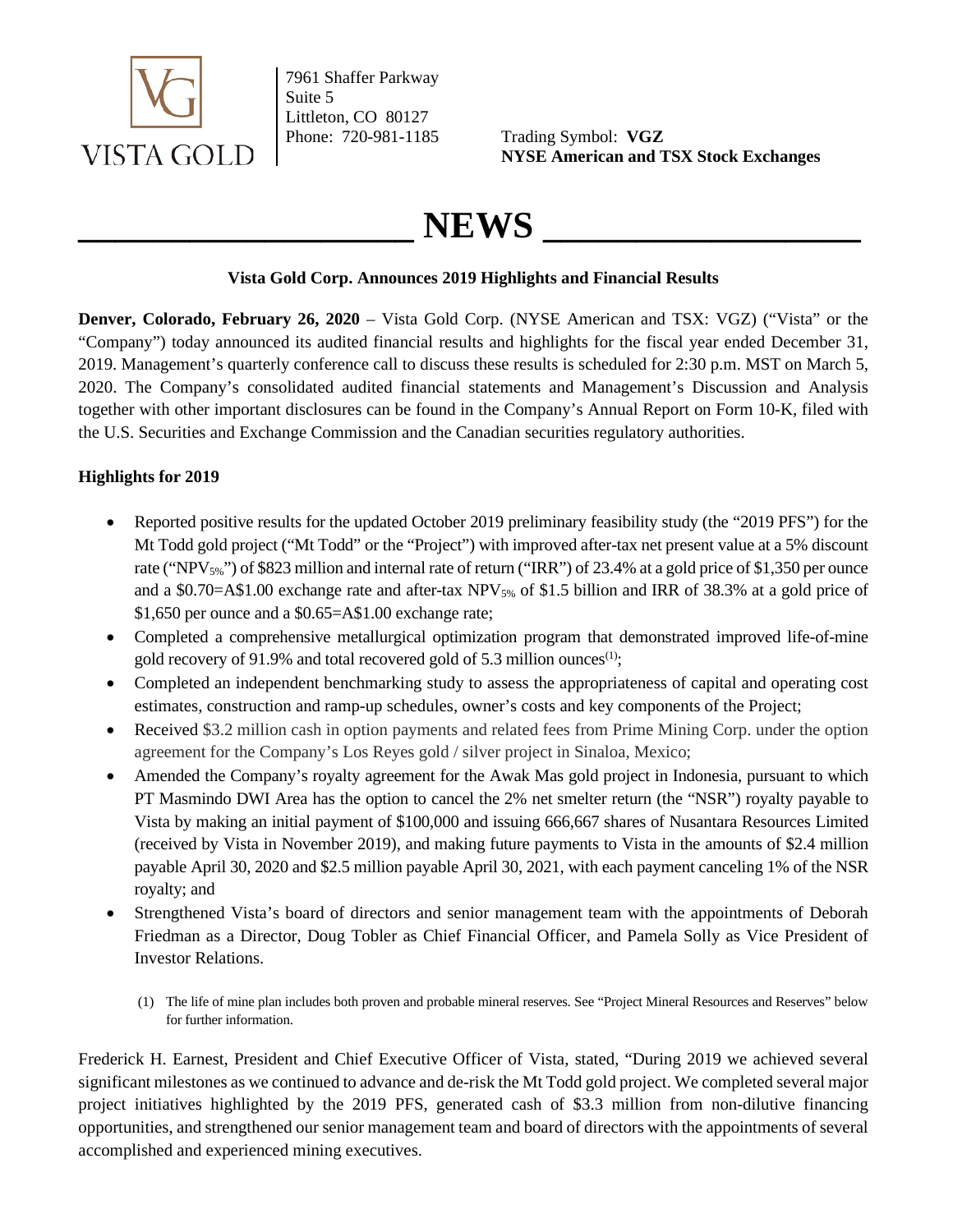As part of our 2019 initiatives, we completed a comprehensive metallurgical optimization program, the 2019 PFS, and an independent benchmarking study. These initiatives, combined with other de-risking activities, demonstrate the robust economics and advanced stage of Mt Todd.

In 2020, our primary focus will be to secure a strategic partner for the development of Mt Todd. With the continued improvement in gold price, we are evaluating the positive impact of higher gold prices on mine plans and project economics. The following figures illustrate the Project's after-tax economics at various gold price and exchange rate assumptions. We continue to de-risk Mt Todd in a cost-effective manner and work with NT Department of Primary Industries and Resources to receive authorization of the Mt Todd Mine Management Plan."



The 2019 PFS results calculated using US\$1350/oz gold and US\$0.70 per A\$. Reserves have been calculated using a US\$1,350 gold price, average recovery of 91.9%, 1% gross proceeds royalty, life of mine mining costs of US\$6.02 per tonne ore, life of mine processing costs of US\$7.88 per tonne ore, life of mine G&A costs of US\$1.11 per tonne ore, US\$0.16 per tonne ore for project services and US\$0.077 per tonne ore for refining. Reserves are quoted using a 0.40g Au/t cutoff grade.

## **Summary of Financial Results**

For the fiscal year ended December 31, 2019, Vista reported a net loss of \$9.4 million, or \$0.09 per share, compared to \$8.7 million, or \$0.09 per share for the fiscal year ended December 31, 2018. The loss for the fiscal year ended December 31, 2019 is comprised of \$8.1 million of operating expenses and a \$1.6 million mark-to-market loss on our investment in Midas Gold Corp., offset by other income of \$0.3 million. The loss for the fiscal year ended December 31, 2018 is including \$10.8 million of operating expenses and a \$1.7 million mark-to-market gain on our investment in Midas Gold Corp., and other income of \$0.4 million.

Working capital at December 31, 2019 was \$7.8 million, including cash and short-term investments (comprised of government securities) of \$4.7 million. Working capital at December 31, 2018 was \$13.2 million, including cash and short-term investments (comprised of government securities) of \$8.1 million. The Company has no debt.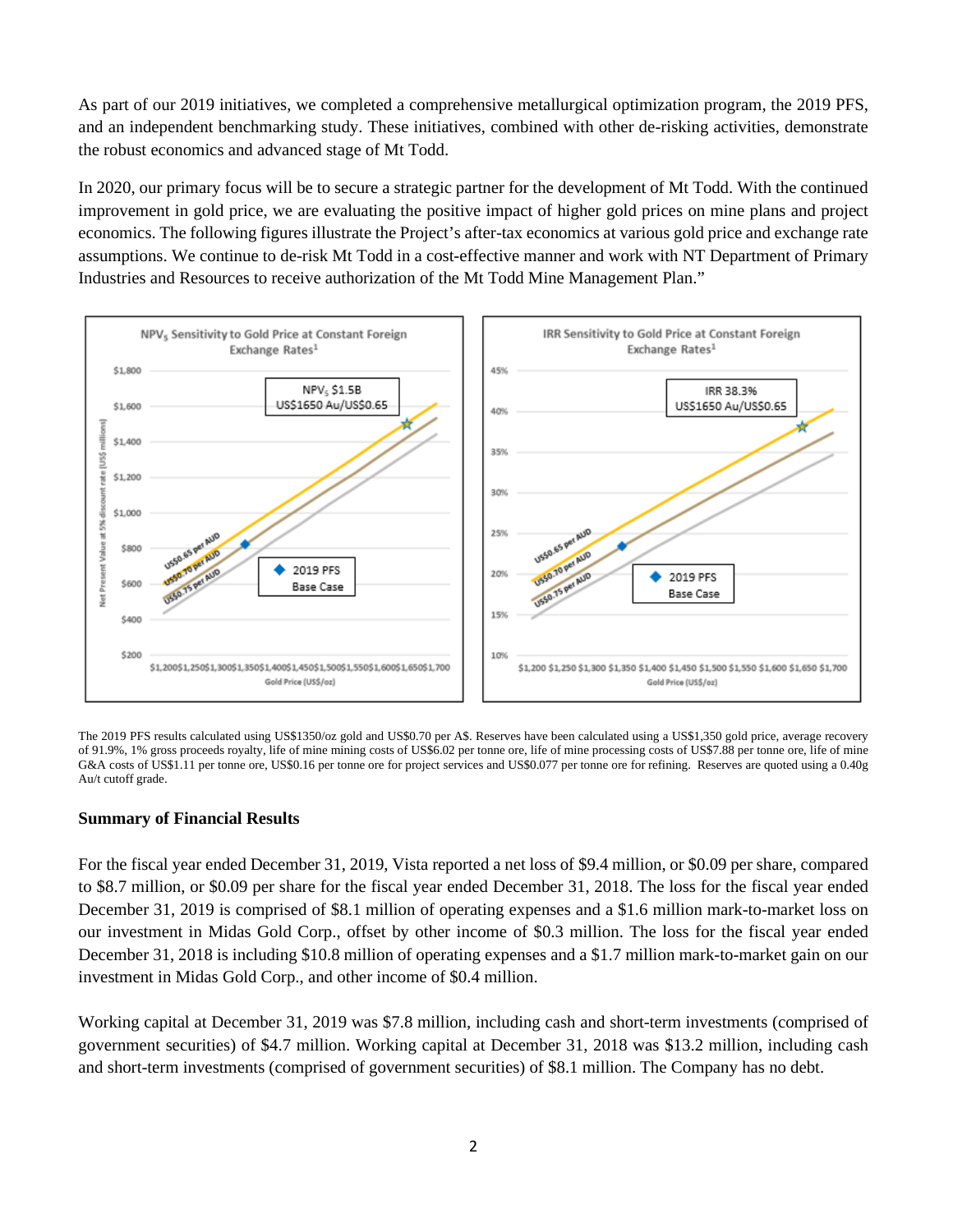## **Project Mineral Resources and Reserves**

The table below presents the estimated mineral resources and reserves for the Project. The effective date of the Batman and Quigleys deposits mineral resource estimates is January 24, 2018. The effective date of the heap leach mineral resource estimate is July 9, 2014.

|                              | <b>Batman Deposit</b>   |                |                                             | <b>Heap Leach Pad</b>   |                |                                             | <b>Quigleys Deposit</b>  |                |                                             | <b>Total</b>            |                |                                             |
|------------------------------|-------------------------|----------------|---------------------------------------------|-------------------------|----------------|---------------------------------------------|--------------------------|----------------|---------------------------------------------|-------------------------|----------------|---------------------------------------------|
|                              | <b>Tonnes</b><br>(000s) | Grade<br>(g/t) | <b>Contained</b><br><b>Ounces</b><br>(000s) | <b>Tonnes</b><br>(000s) | Grade<br>(g/t) | <b>Contained</b><br><b>Ounces</b><br>(000s) | <b>Tonnes</b><br>(000s)  | Grade<br>(g/t) | <b>Contained</b><br><b>Ounces</b><br>(000s) | <b>Tonnes</b><br>(000s) | Grade<br>(g/t) | <b>Contained</b><br><b>Ounces</b><br>(000s) |
| Proven                       | 72.672                  | 0.88           | 2.057                                       | -                       |                | -                                           | $\overline{\phantom{a}}$ |                |                                             | 72.672                  | 0.88           | 2,057                                       |
| Probable                     | 135,015                 | 0.82           | 3.559                                       | 13,354                  | 0.54           | 232                                         | $\overline{\phantom{a}}$ |                | $\overline{\phantom{a}}$                    | 148,369                 | 0.79           | 3,791                                       |
| <b>Proven &amp; Probable</b> | 207,687                 | 0.84           | 5,616                                       | 13,354                  | 0.54           | 232                                         | $\overline{\phantom{0}}$ |                | $\blacksquare$                              | 221,041                 | 0.82           | 5,848                                       |

#### **Mt. Todd Gold Project Mineral Reserves – 50,000 tpd, 0.40 g Au/t cut-off and \$1,250 per ounce gold**

Note: Mineral reserves have been calculated using a US\$1,350 gold price, average recovery of 91.9%, 1% gross proceeds royalty, life of mine mining costs of US\$6.02 per tonne ore, life of mine processing costs of US\$7.88 per tonne ore, life of mine general and administrative costs of US\$1.11 per tonne ore, US\$0.16 per tonne ore for project services and US\$0.077 per tonne ore for refining. Mineral reserves are quoted using a 0.40g Au/t cutoff grade. Mineral reserves are estimated pursuant to Canadian disclosure standards and do not constitute mineral reserves under SEC Industry Guide 7 standards. See "Cautionary Note to United States Investors" below.

#### **Mt. Todd Gold Project Mineral Resources**

|                                | <b>Batman Deposit</b>   |                |                         | <b>Heap Leach Pad</b>   |                |                          | <b>Quigleys Deposit</b> |                       |                         | <b>Total</b>            |                       |                         |
|--------------------------------|-------------------------|----------------|-------------------------|-------------------------|----------------|--------------------------|-------------------------|-----------------------|-------------------------|-------------------------|-----------------------|-------------------------|
|                                |                         |                | <b>Contained</b>        |                         |                | <b>Contained</b>         |                         |                       | <b>Contained</b>        |                         |                       | <b>Contained</b>        |
|                                | <b>Tonnes</b><br>(000s) | Grade<br>(g/t) | <b>Ounces</b><br>(000s) | <b>Tonnes</b><br>(000s) | Grade<br>(g/t) | <b>Ounces</b><br>(000s)  | <b>Tonnes</b><br>(000s) | <b>Grade</b><br>(g/t) | <b>Ounces</b><br>(000s) | <b>Tonnes</b><br>(000s) | <b>Grade</b><br>(g/t) | <b>Ounces</b><br>(000s) |
| Measured                       | 77.725                  | 0.88           | 2.191                   | ۰                       |                | $\overline{\phantom{a}}$ | 457                     | 1.27                  | 19                      | 78.182                  | 0.88                  | 2,210                   |
| Indicated                      | 200,112                 | 0.80           | 5.169                   | 13.354                  | 0.54           | 232                      | 5.743                   | 1.12                  | 207                     | 219,209                 | 0.80                  | 5,608                   |
| Measured &<br><b>Indicated</b> | 277,837                 | 0.82           | 7,360                   | 13,354                  | 0.54           | 232                      | 6,200                   | 1.13                  | 225                     | 297,391                 | 0.82                  | 7,818                   |
| Inferred                       | 61.323                  | 0.72           | 1.421                   | ۰                       |                | $\overline{\phantom{a}}$ | 1.600                   | 0.84                  | 43                      | 62.923                  | 0.72                  | 1.464                   |

*Note: Measured & indicated mineral resources include proven and probable mineral reserves. Batman and Quigleys mineral resources are quoted at a 0.40g Au/t cut-off grade. Heap Leach mineral resources are the average grade of the heap, no cut-off grade applied. Economic analysis conducted only on proven and probable mineral reserves. Rex Bryan of Tetra Tech is the Qualified Person responsible for the geologic mineral resource estimates. Thomas Dyer of Mine Development Associates is the Qualified Person responsible for developing mineral reserves for the Batman deposit. Dr. Deepak Malhotra of Resource Development Inc. is the Qualified Person responsible for the metallurgical data and program, and for developing mineral reserves for the heap leach. See "Cautionary Note to United States Investors" below.*

The 2019 PFS was authored by Tetra Tech Inc. ("Tetra Tech") with Mine Development Associates, Resource Development Inc., Proteus EPCM Engineers (a Tetra Tech Company, "Tetra Tech Proteus"), JDS Energy & Mining, Inc., and POWER Engineers, Inc.

John Rozelle, Vista's Sr. Vice President, a Qualified Person as defined by NI 43-101, has approved the information in this press release. For additional information on data verification, quality assurance and control, key assumptions and other matters relating to the Project, see Vista's Annual Report Form on10-K as filed on SEDAR at www.sedar.com and on EDGAR at www.sec.gov/edgar.shtml on February 26, 2020.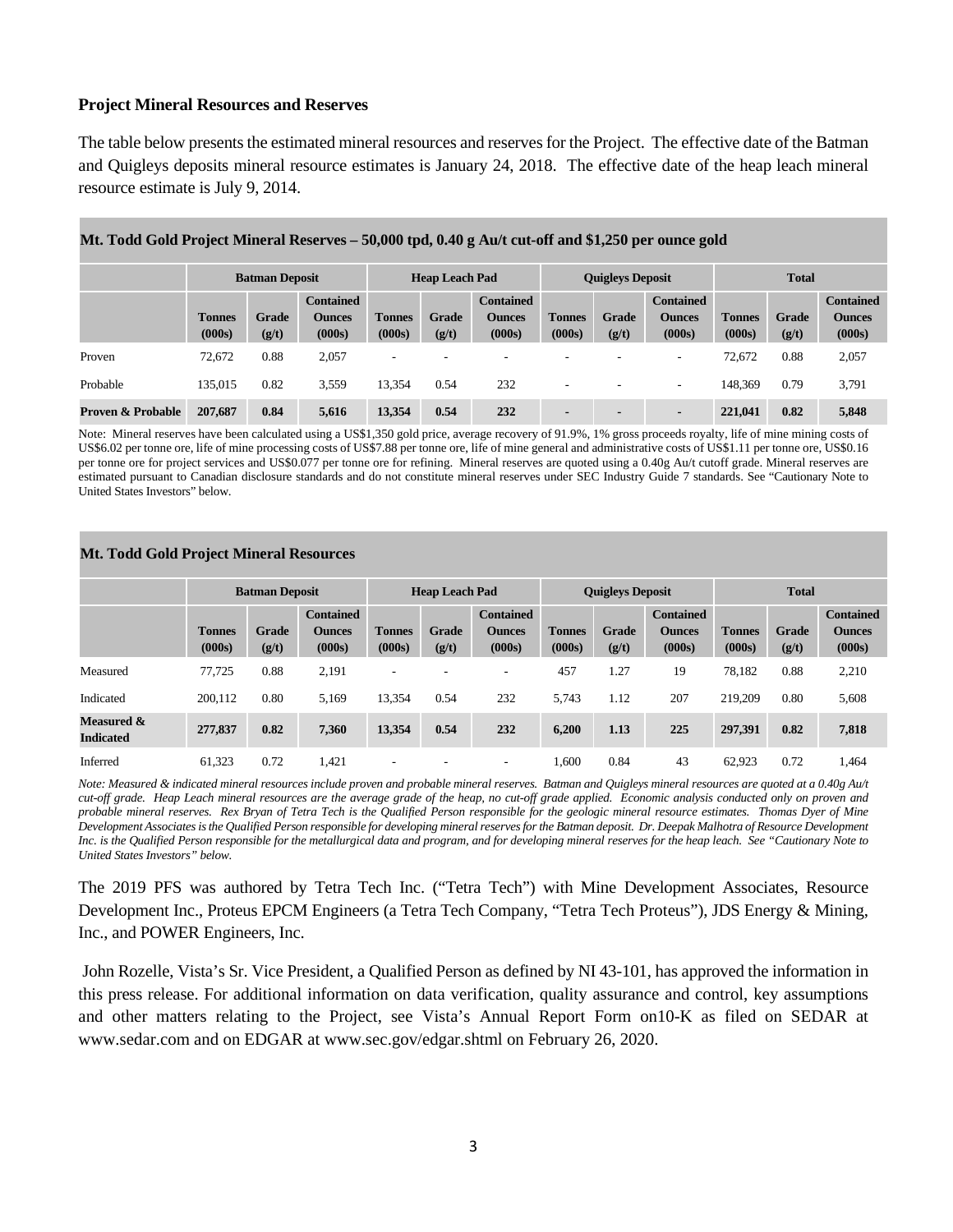## **Technical Report on Mt Todd**

For further information on the Mt Todd Gold Project, see the Technical Report entitled "NI 43-101 Technical Report Mt Todd Gold Project 50,000 tpd Preliminary Feasibility Study Northern Territory, Australia" with an effective date of September 10, 2019 and an issue date of October 7, 2019, which is available on SEDAR as well as on Vista's website under the Technical Reports section.

## **Management Conference Call**

A conference call with management to review our financial results for the fiscal year ended December 31, 2019 and to discuss corporate and project activities is scheduled for Thursday, March 5, 2020 at 2:30 p.m. MST.

Participant Toll Free: 844-898-8648 International: 647-689-4225 Conference ID: 3097238

This call will also be web-cast and can be accessed at the following web location:

[https://onlinexperiences.com/Launch/QReg/ShowUUID=3CD037F2-42AA-4A38-9B54-9C7837619AC3](https://linkprotect.cudasvc.com/url?a=https%3a%2f%2fonlinexperiences.com%2fLaunch%2fQReg%2fShowUUID%3d3CD037F2-42AA-4A38-9B54-9C7837619AC3&c=E,1,VgIpV-yBGkRy3NR1M3a0IHuzX8pGKJ-7GWe0eLvlUAjWhO4y315vioSSaId5EgQ_Rvtva0OgfQFQEPCYqxJhXLX0T-qbxhmbHOg0tgdeLSbc0THwJ3sko-zk&typo=1)

This call will be archived and available at [www.vistagold.com](http://www.vistagold.com/) after March 5, 2020. Audio replay will be available for 21 days by calling toll-free in North America: 855-859-2056.

If you are unable to access the audio or phone-in on the day of the conference call, please email questions to Pamela Solly, Vice President of Investor Relations, at ir@vistagold.com. We will try to address these questions prior to or during the conference call.

All dollar amounts in this press release are in U.S. dollars. References to "A\$" refer to Australian dollar.

## **About Vista Gold Corp.**

The Company is a well-funded gold project developer. The Company's principal asset is its flagship Mt Todd gold project in Northern Territory, Australia. Mt Todd is the largest undeveloped gold project in Australia.

For further information, please contact the Company at (720) 981-1185.

## **Forward Looking Statements**

This press release contains forward-looking statements within the meaning of the U.S. Securities Act of 1933, as amended, and U.S. Securities Exchange Act of 1934, as amended, and forward-looking information within the meaning of Canadian securities laws. All statements, other than statements of historical facts, included in this press release that address activities, events or developments that we expect or anticipate will or may occur in the future, including such things as the projected economics of the Mt Todd gold project in the 2019 PFS, including the after-tax net present value at a 5% discount rate and the internal rate of return, the estimated life of mine gold recovery and total recovered gold for the Mt Todd gold project, estimated capital and operating costs, construction and ramp-up schedules, owner's costs and other key components of the Mt Todd gold project, receipt of future option payments for the Awak Mas project, the Company's focus on securing a strategic partner for the development of Mt Todd, continued efforts to de-risk Mt Todd, timing and receipt of authorization of the Mt Todd Mine Management Plan from the NT Department of Primary Industries and Resources and reserve and resource estimates at Mt Todd are forward-looking statements and forward-looking information. The material factors and assumptions used to develop the forward-looking statements and forward-looking information contained in this press release include the following: no change to laws or regulations impacting mine development or mining activities, our approved business plans, mineral resource and reserve estimates and results of preliminary economic assessments, preliminary feasibility studies and feasibility studies on our projects, if any, our experience with regulators, our experience and knowledge of the Australian mining industry and positive changes to current economic conditions and the price of gold. When used in this press release, the words "optimistic," "potential," "indicate," "expect," "intend," "hopes," "believe," "may," "will," "if," "anticipate," and similar expressions are intended to identify forward-looking statements and forward-looking information. These statements involve known and unknown risks, uncertainties and other factors which may cause the actual results, performance or achievements of the Company to be materially different from any future results, performance or achievements expressed or implied by such statements. Such factors include, among others, uncertainty of resource and reserve estimates, uncertainty as to the Company's future operating costs and ability to raise capital; risks relating to cost increases for capital and operating costs; risks of shortages and fluctuating costs of equipment or supplies; risks relating to fluctuations in the price of gold; the inherently hazardous nature of mining-related activities; potential effects on our operations